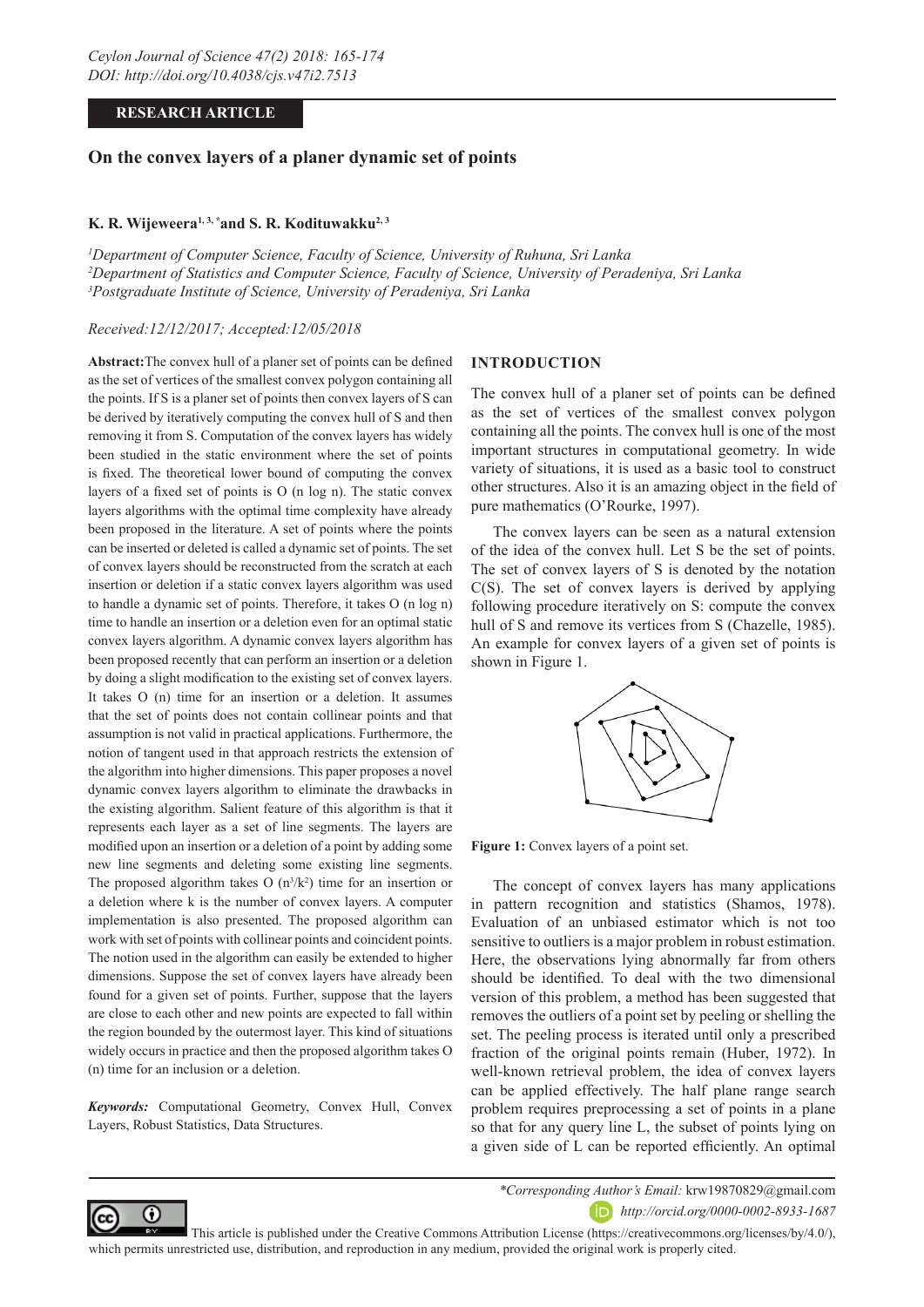solution to this problem has been proposed by the use of convex layers (Chazelle *et al.*, 1985).

The convex layers problem can be divided into two versions as static and dynamic. Constructing the convex layers for a set of points where all the points are available from the beginning is called static convex layers problem. The dynamic convex layers problem means the maintenance of convex layers of a set of points where points may be inserted or deleted.

A brute force approach can be used to find the set of convex layers of a given set of points using a suitable convex hull algorithm. This approach peels off a set of points in one layer at a time. The time complexity of the most efficient convex hull algorithm is O (n log n). Suppose there are k layers in the dataset. Therefore, it is possible to find convex layers using this approach in O (kn log n) time (Rufai *et al.*, 2017).

There are two main methods used by existing algorithms. The peeling process used in brute force approach is one of the widely used methods. The other general method is called plane sweep.

The algorithm proposed by Green and Silverman (Green *et al.*, 1979) is one of the earliest algorithms. Their algorithm uses quick hull algorithm to compute convex hull at each invocation. This algorithm takes  $O(n^3)$  time in worst case. But  $O(n^2 \log n)$  time is expected in practice.

Overmars and Leeuwen (Overmars *et al.*, 1981) proposed an algorithm with  $O$  (n  $log<sup>2</sup>$  n) time. A fully dynamic data structure is used to maintain the convex hull under arbitrary insertions and deletions of points. It takes O (log<sup>2</sup> n) time for each update since construction of the convex layers can be reduced to insertion of all points into the data structure in  $O$  (n  $log<sup>2</sup>$  n) time, marking points on the current convex hull, deleting them, and then repeating the process for next layer. It takes no more than  $O(n \log^2 n)$ time to these steps since each point is marked exactly once and deleted exactly once.

Chazelle (Chazelle, 1985) proposed an algorithm with O (n log n) time and O (n) space using balanced tree approach. Chazelle's algorithm achieved optimal time and space for the problem. However, this algorithm is extremely complicated and difficult to apply in practice (Rufai *et al.*, 2017).

Shamos (Preparata *et al.*, 1985) proposed an algorithm using plane sweep paradigm for the first time. This algorithm is a modification of the convex hull algorithm proposed by Jarvis and March. This algorithm performs a radial sweep changing the pivot along the way as in the Jarvis March algorithm. But it does not stop after processing all the points. It continues with another round excluding the points found in previous iteration. Thus, it takes  $O(n^2)$  time to find all convex layers.

Another optimal algorithm was proposed by Nielsen (Nielsen, 1996) using the grouping trick proposed by Chan (Chan, 1996). This algorithm is called output sensitive since its time complexity depends on the number of convex layers. The time complexity of the algorithm is O (n log  $H_{\text{L}}$ ) where  $H_{\text{L}}$  is the number of points on the first L convex layers.

The convex layers algorithms mentioned above either do not achieve optimal O (n log n) time and O (n) space, or are extremely complicated and difficult to apply in practical situations. Recently, Raimi and Dana (Rufai et al., 2017) proposed a new algorithm that is both optimal and simple. Four sets of independent monotone chains are computed in O (n log n) time and O (n) space. These chains are merged in O (n log n) time.

All the convex layers algorithms discussed so far are static. That means they need the entire set of points at the beginning. Maintenance of the convex layers for a situation where points appear one by one on the plane is called incremental convex layers problem. In dynamic convex layers problem, points can be inserted or deleted and the set of convex layers should be maintained accordingly. A static convex layers algorithm can be used to handle both incremental and dynamic convex layers problems. Then the set of convex layers should be reconstructed from the scratch at each inclusion or a deletion of a point.

The optimal efficiency of static convex layers problem is O (n log n) time and O (n) space (Rufai *et al.*, 2017). Suppose there is already constructed set of convex layers for a given set of points. If a new point is inserted to the set of points then the set of convex layers also should be modified. The set of convex layers should be reconstructed for  $(n + 1)$  points. It takes  $log [(n + 1) log (n + 1)] = O (n)$  $log n$ ) time and O  $(n + 1) = O(n)$  space. Similarly, if a point should be deleted then reconstruction of convex layers takes  $log[(n-1)log(n-1)] = O(n log n)$  time and O  $(n-1)$  $= O (n)$  space.

Suppose points appear one by one in the plane and convex layers should be maintained. It takes O (m log m) time and O (m) space to compute the convex layers of m points if an optimal static convex layers algorithm was used (Chazelle, 1985). Therefore, it takes  $O(n^2 \log n)$  time and O (n) space to find convex layers of incremental n points.

Reconstruction of the set of convex layers from the scratch upon insertion or deletion of a single point is a waste of computational cost. The waste is significant when there are a large number of convex layers already available. Therefore, it is very important if there is an algorithm to insert or delete a point by doing only a slight modification to the existing set of convex layers. Such an algorithm is called a dynamic convex layers algorithm.

The first dynamic convex layers algorithm was proposed by Sanjib and Niraj (Sadhu *et al.*, 2015). Their algorithm requires  $O(n^2)$  time to compute convex layers in dynamic context. A single point can be inserted or deleted in O (n) time. It is the one and only algorithm available in literature to solve the dynamic convex layers problem. They assume that the set of points does not contain any collinear points. However, there are collinear points in practical datasets (O'Rourke, 1997). They proposed a theoretical algorithm and failed to provide a corresponding computer implementation. Furthermore, they use the notion of tangent to modify the convex layers. The notion of tangent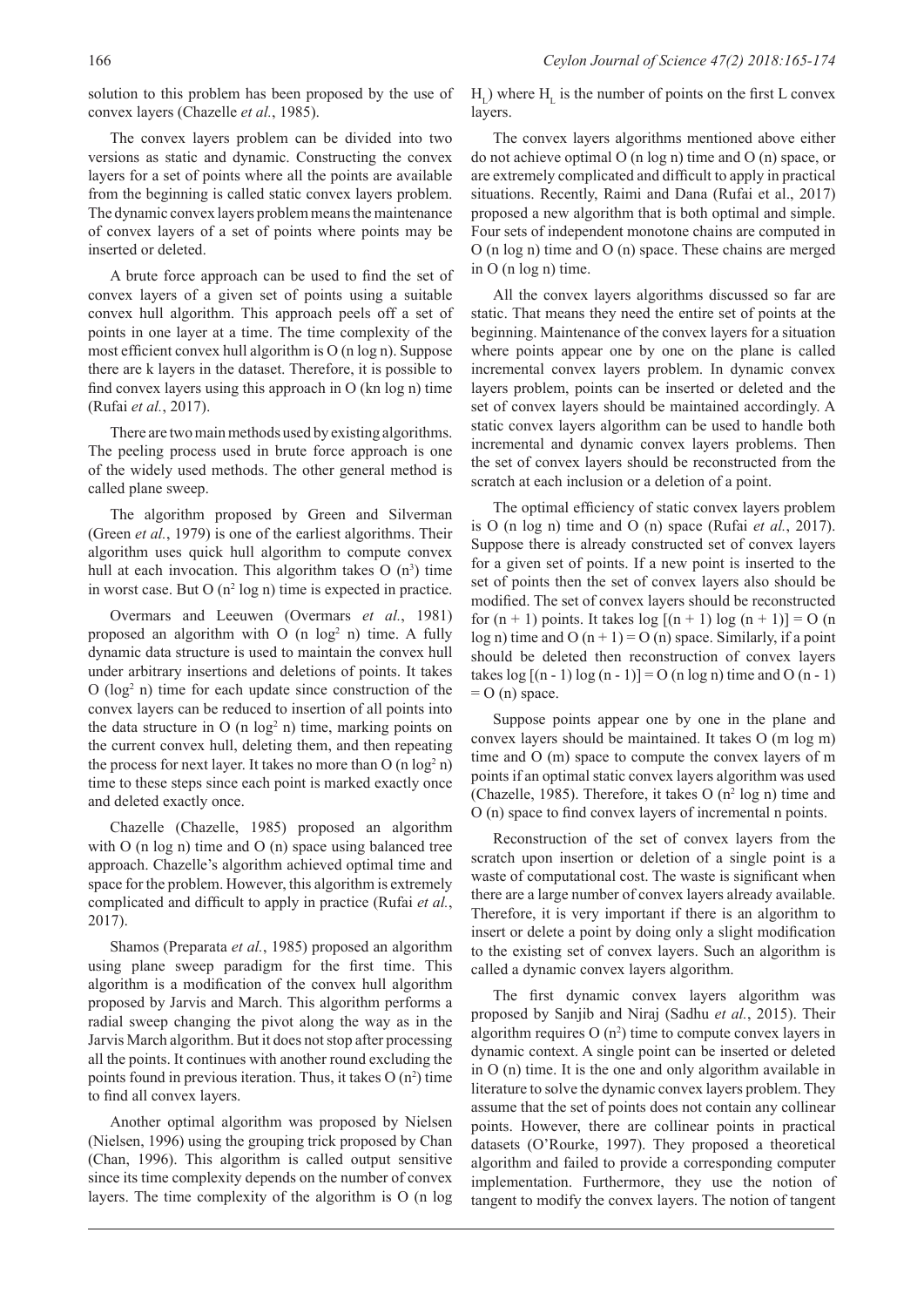### *K. R. Wijeweera and S. R. Kodituwakku*

is restricted to two dimensions and it is not available in higher dimensions. Therefore, the concept proposed by them cannot be extended to higher dimensions.

The algorithm proposed in this paper introduces a novel mechanism to modify convex layers instead of using tangents. The novel mechanism is applicable in any dimension. The algorithm is compatible with set of points with coincident points and collinear points. Therefore, the algorithm can be successfully used in practical applications. The proposed algorithm requires  $O(n^4/k^2)$  time to compute convex layers in dynamic context where k is the number of convex layers. A single point can be inserted or deleted in O  $(n<sup>3</sup>/k<sup>2</sup>)$  time. The algorithm was successfully implemented in C programming language. The implementation of the algorithm uses integer arithmetic only. Thus the precision error (Berg *et al.*, 2008) is avoided. Further, the concept of modifying a convex layer used in the algorithm can be extended to higher dimensions (Wijeweera *et al.*, 2018). That is another salient feature of the proposed algorithm which is not possessed by the existing algorithm.

A convex layer is represented by a convex polygon in the proposed algorithm. Therefore, the definitions of a polygon and a convex polygon are provided here.

A polygon can be defined as the region of a plane bounded by a finite collection of line segments forming a simple closed curve. Let  $v_0$ ,  $v_1$ ,  $v_2$ ...,  $v_{n-1}$  be n points in the plane. Here and throughout the paper, all index arithmetic is mod n, conveying a cyclic ordering of the points, with  $v_0$  following  $v_{n-1}$ , since  $(n - 1) + 1 \equiv n \equiv 0 \pmod{n}$ . Let  $e_0$  $= v_0 v_1, e_1 = v_1 v_2 \dots, e_i = v_i v_{i+1} \dots, e_{n-1} = v_{n-1} v_0$  be n segments connecting the points. Then a polygon is bounded by these segments if and only if

- 1. The intersection of each pair of segments adjacent in the cyclic ordering is the single point shared between them:  $e_i \cap e_{i+1} = v_{i+1}$ , for all  $i = 0...$ ,  $n - 1$ .
- 2. Non adjacent segments do not intersect:  $e_i \cap e_j = \emptyset$ , for all  $j \neq i + 1$ .
- 3. None of three consecutive vertices are collinear.

These line segments define a curve due to the fact that they are connected end to end. The curve is said to be closed since they form a cycle. Also this closed curve is simple since non adjacent segments do not intersect. The points v are called vertices of the polygon while the segments  $e_i$  are called its edges. According to the definition, a polygon is a closed region of a plane. If P denotes a polygon then ∂P is used to denote the boundary of the polygon. A polygon divides the plane into two mutually exclusive regions as interior and exterior. The interior region is bounded while the exterior region is unbounded (O'Rourke, 1997).

A polygon P is called a convex polygon if x in P and y in P implies that the segment xy is a subset of P. A vertex is called reflex if its internal angle is greater than  $\pi$ ; otherwise the vertex is called convex. Note that all the internal angles of a convex polygon are convex (Wijeweera *et al.*, 2017).

# **METHODOLOGY**

This section describes the methodology of the proposed algorithm. The pseudo code of the algorithm is available in the appendix.

### **Representation of a layer**

The layers are numbered beginning from zero as shown in Figure 2. The very first point which arrives should always belong to the  $0<sup>th</sup>$  layer.



**Figure 2:** Numbering the layers.

A layer is represented as a set of edges. Edges are also numbered beginning from zeros in each layer. Figure 3 shows the representation of  $j^{\text{th}}$  edge in  $i^{\text{th}}$  layer.



**Figure 3:** An edge.

A layer or an edge can have two states: dead or alive. Only alive layers and alive edges are considered as the convex layers of the point set. Those two states are stored in the *l\_dead[i]* and *e\_dead[i][j]* variables. These variables are of Boolean type. Being *l\_dead[i]* equals to one means  $i<sup>th</sup>$  layer is dead. That also implies corresponding edges in that layer are also dead even though *e\_dead[i][j]* values may not have set to one in that layer. Similarly *e\_dead[i][j]* equals to one means  $j^{\text{th}}$  edge of the  $i^{\text{th}}$  layer is dead. These 'dead' variables are initialized to zero when an edge or a layer is created for the first time. In a particular layer, there may be both dead and alive edges available as discussed later. Once a layer or an edge is dead, they no longer participate in computations.

#### **Insertion of a point**

This subsection describes how a point can be inserted. The deletions are done from the existing points of the set. There should be at least one point in the set in order to delete.

### *Construction of the primary hull*

Each layer begins with a single point and later they may evolve to a convex polygon. When a layer is a triangle, it is called the "primary hull". The very first point should be included to the 0<sup>th</sup> layer. Therefore, it is set as the *(sx[0][0]*,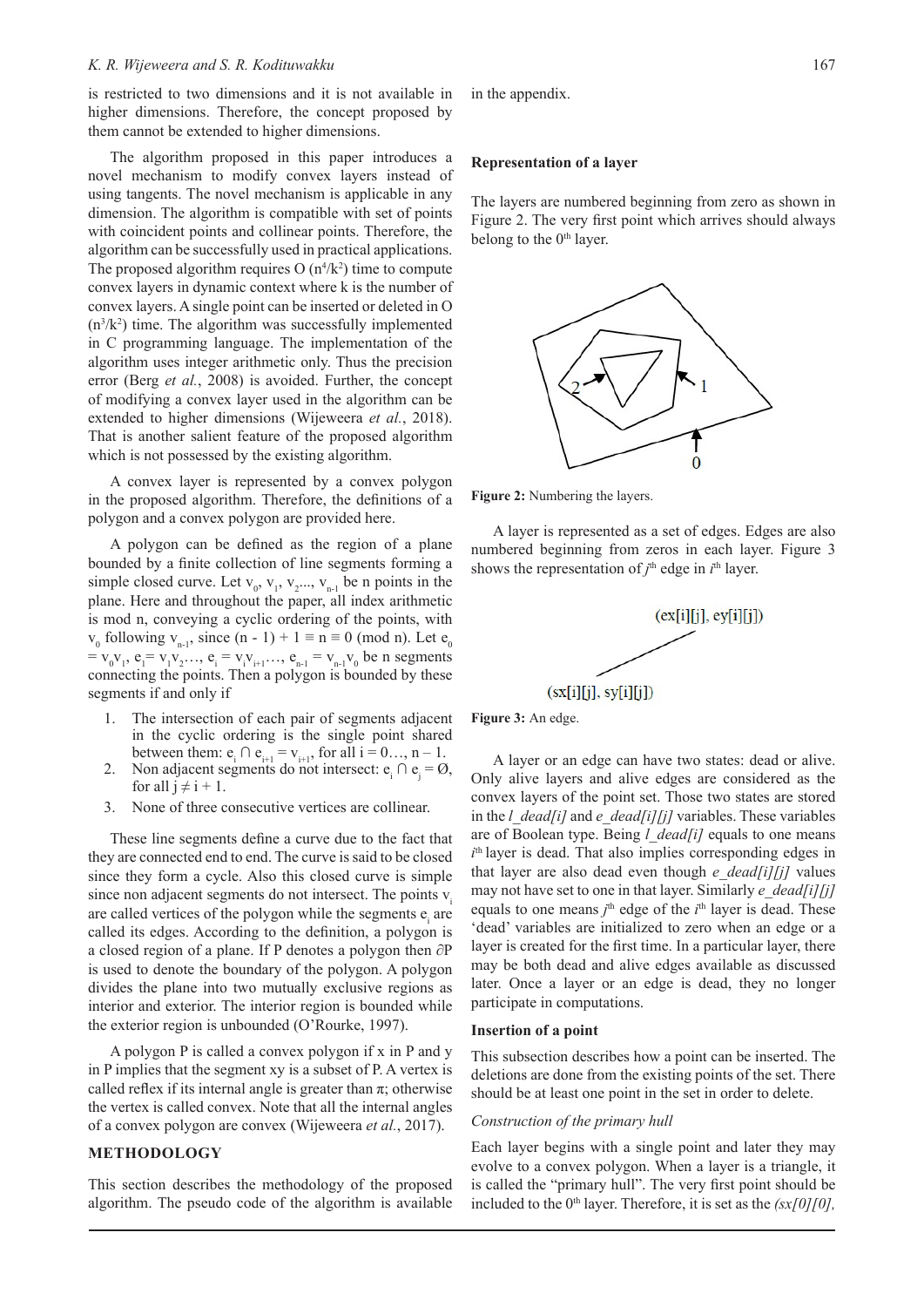*sy[0][0])*. Next point may coincide with the first point, if so, it is set as the *(sx[1][0], sy[1][0])*. If the next point also coincide with the first point then it is set as *(sx[2][0], sy[2] [0])*. In this way, coincident points are propagated to inner layers in order to avoid coincident points in a particular layer.

The point which is distinct to the first point for the first time is set as *(ex[0][0], ey[0][0])*. This marks the first edge of the  $0<sup>th</sup>$  layer. Then the next point can have two states as being collinear with the  $0<sup>th</sup>$  edge of the  $0<sup>th</sup>$  layer or not.

Suppose  $P_1(x_1, y_1), P_2(x_2, y_2)$  and  $P_3(x_3, y_3)$  be three points on the plane. The area formed by  $(P_1, P_2, P_3)$  triangle is zero if and only if  $P_1$ ,  $P_2$  and  $P_3$  are collinear. The area can be calculated using discrete version of Green's theorem as follows (Green, 1991):

$$
A = 0.5 * | x_1 * (y_2 - y_3) + x_2 * (y_3 - y_1) + x_3 * (y_1 - y_2)|;
$$

Let  $txy = x_1 * (y_2 - y_3) + x_2 * (y_3 - y_1) + x_3 * (y_1 - y_2)$ . Then  $txy = 0$  if and only if  $A = 0$ . That means  $txy = 0$ , if and only if  $P_1$ ,  $P_2$  and  $P_3$  are collinear.

## *Collinear with the 0<sup>th</sup> edge*

If the next point is collinear with the  $0<sup>th</sup>$  edge then there are three possibilities as shown in Figure 4. The new point is shown using a black dot.



**Figure 4:** Positions of the point.

In first two situations shown in Figure 4, the convex layer is necessary to be extended by replacing closest end point to the new point by the new point. The collinear points are also not allowed in particular layer. Therefore, the replaced end point should be transferred to the closest inner layer of the current convex layer as a new point. In third situation shown in Figure 4, the convex layer does not need any extension. However the new point should not belong to the current layer. Instead it should be transferred to the closest inner layer as a new point since collinear points are not allowed in a particular layer.

# *Non-collinear with the 0<sup>th</sup> edge*

If the next point is non-collinear with the  $0<sup>th</sup>$  edge then the convex layer should be modified as shown in Figure 5. Let the coordinates of the new point be  $(x, y)$ .



Figure 5: Non-collinear with the 0<sup>th</sup> edge.

The indices of the edges have been marked in Figure 5. Two new edges will be added as follows.

1st edge:  $sx[h][1] = x;$  $sy[h][1] = y;$  $ex[h][1] = sx[h][0];$  $ev[h][1] = sv[h][0];$ 

2nd edge:  $sx[h][2] = x;$  $sy[h][2] = y;$  $ex[h][2] = ex[h][0];$  $ey[h][2] = ey[h][0];$ 

After this was achieved, it is said that the layer *h* has become the "primary hull state".

### *Construction of the secondary hull*

Once a layer has reached the primary hull state, it is a triangle. The mechanism used to extend the convex layer differs from this situation onwards. There should be a way to identify whether forthcoming points are inside or outside a particular layer. Let (xc/3, yc/3) be the centroid of the primary hull. Later the convex layer may grow to a polygon due to insertions of points. But  $(xc/3, yc/3)$  will always be inside the convex layer.

 $xc = sx[h][0] + ex[h][0] + sx[h][1];$  $yc = sy[h][0] + ey[h][0] + sy[h][1];$ 

If the centroid and the new point are in two sides of a given edge of the convex layer then it is said that the new point is outside to that edge.

# *Identifying inside or outside to an edge*

Suppose Figure 6 shows a particular situation of a convex layer from thick lines. And N appears as the new point. Here G is the centroid of the primary hull. As pointed out earlier, G should always lie inside the layer. With respect to other edges of the convex layer excluding AB, G and N are in the same side. That means N is outside the edge AB. And N is inside all the other edges except the edge AB.



**Figure 6:** Inside or outside.

To detect whether two points are in the same side or not, a special method is used as shown in Figure 7. Let  $A_1(x_1,$  $y_1$ ),  $A_2$  ( $x_2$ ,  $y_2$ ) and  $A_3$  ( $x_3$ ,  $y_3$ ) are vertices of the triangle.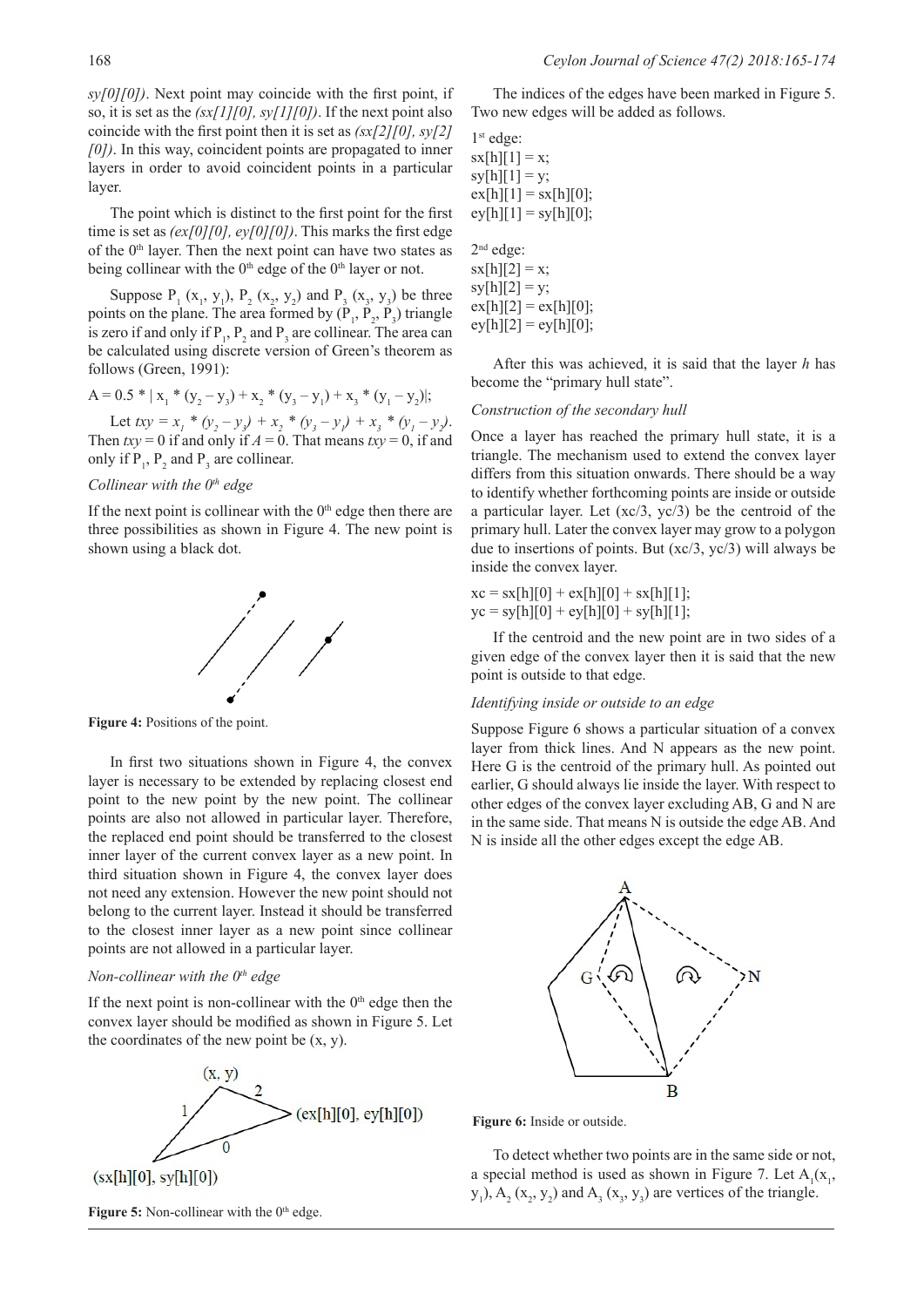

**Figure 7:** Sign of the expression.

The expression *txy* can be calculated as follows (See Section *Construction of the primary hull*).

$$
txy = x_1 * (y_2 - y_3) + x_2 * (y_3 - y_1) + x_3 * (y_1 - y_2);
$$

This expression is positive since it has been written in anti-clockwise direction  $(A_1 \rightarrow A_2 \rightarrow A_3)$  as shown in Figure 7. If this expression is written in clockwise direction  $(A_3 \rightarrow A_2 \rightarrow A_1)$  then it will be negative. This idea can be used to identify whether two points are in the same side or opposite sides. In Figure 6, BAG expression is in anti-clockwise direction and it is positive. But BAN expression is in clockwise direction and it is negative. If the multiplication of these two expressions is negative then G and N points are in the two sides of the edge. That means if the multiplication of two expressions is negative then it is decided that the new point is outside the corresponding edge.

The coordinates of the centroid is  $(xc/3, yc/3)$  and this can lead to the precision error because of the division operator. Therefore the entire expression should be multiplied by 3 before using it. Since multiplication is done by a positive number it does not change the sign of the expression.

## *Expansion a layer*

Assume that the system consists of a set of convex layers as shown in Figure 8. When a new point appears, the outermost convex layer to which that point is outside should be selected first.





If the point is not outside none of the convex layers available then new layer should be created inside the innermost layer. If a layer got expanded then it may leave some of its existing points. Those points should be included to the adjacent inner layer of the current layer as new points.

This procedure should be carried out inheriting points from outer layers to inner layers. Figure 9 shows a situation where a new point (circled one) has appeared outside the outermost layer of the set of layers shown in Figure 8.



Figure 9: A new point appears.

Since outermost layer expanded, it has left one point and that point (which has two dotted edges in the Figure 9) should be transferred to the next outermost layer as shown in Figure 10.



**Figure 10:** Least inner layer expands.

Again expansion of that layer has left another point; therefore it should also be transferred to the next outermost layer as shown in Figure 11.



**Figure 11:** Least inner layer expands.

The last modified layer does not leave its existing points while the expansion. Therefore, inheritance of points concludes from that layer. And finally the modified convex layers can be seen as shown in Figure 12.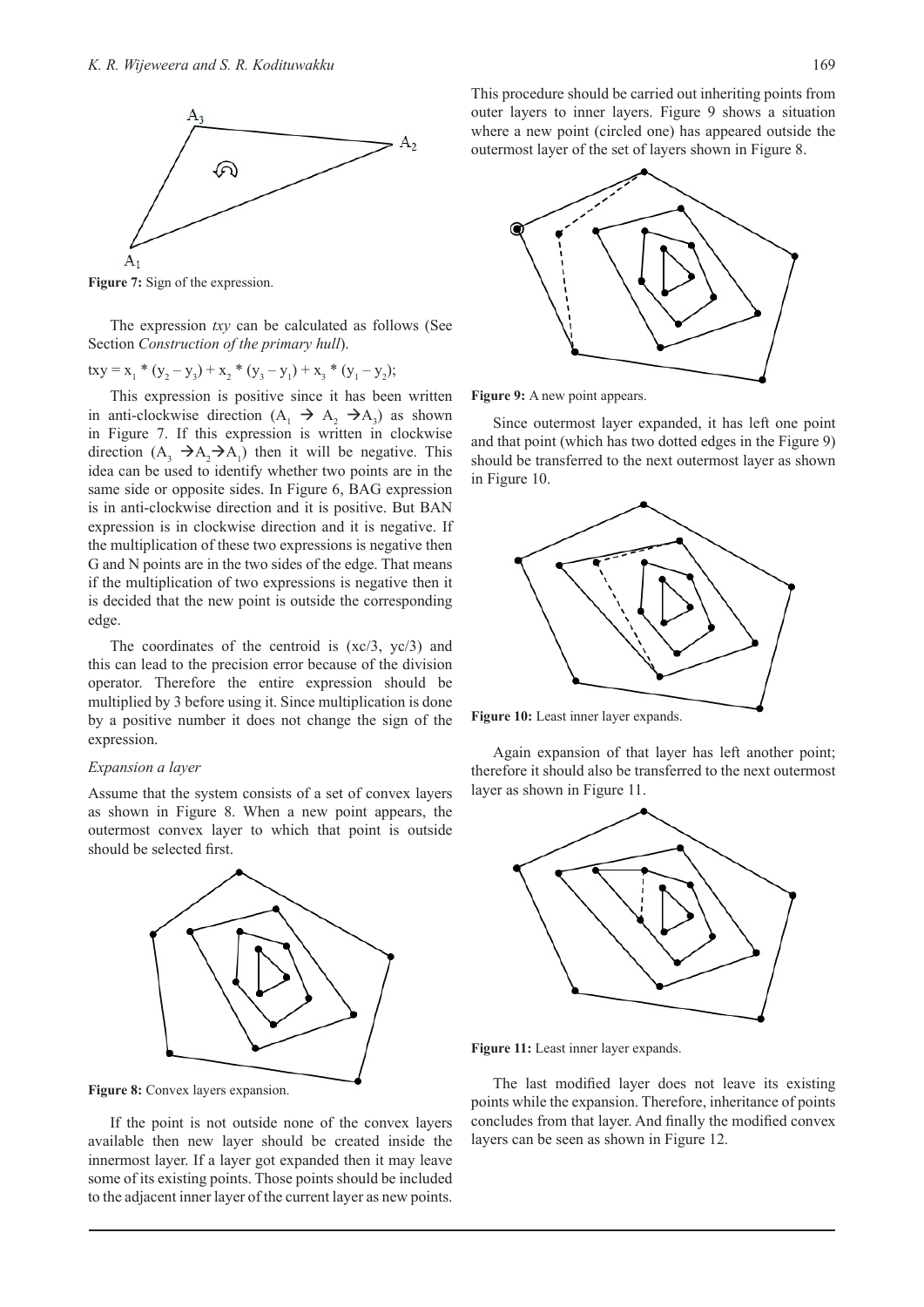

Figure 12: Final convex layers.

#### *How to expand a layer*

Expansion of a layer up to its primary hull has already been discussed. Figure 13 shows a layer in its primary hull state. Suppose a new point appears outside that convex layer as shown by a dot.



**Figure 13:** New point appears outside.

Then the new point is outside only to a single edge. That edge should be set into dead while two more alive edges should be added to the convex layer as shown in Figure 14.



**Figure 14:** New point appears outside.

If A and B are the end points of an edge to which new point N is outside then AN and BN edges should be added to the edge list as alive edges. And AB edge should be set into dead. Figure 15 shows another point has appeared outside the convex layer shown in Figure 14.



**Figure 15:** New point appears.

The new point is outside to PQ and QR edges only. Since new point M is outside PQ edge, the PQ edge is set into dead and MP and MQ edges should be included to the edge list as new two alive edges as shown in Figure 16.



**Figure 16:** New point is outside PQ.

Since the new point M is outside QR edge also, MQ and MR edges should be added to the edge list as alive edges after setting QR edge dead as shown in Figure 17.



**Figure 17:** New point is outside QR.

The MQ edge appears twice in the edge list. Therefore it should be set into dead. Similarly if a particular edge appears in the edge list more than once then it should be set into dead. Then convex layer becomes as shown in Figure 18.



Figure 18: Duplicate edges are dead.

Then the final convex layer is shown in Figure 19.



**Figure 19:** Final form of the layer.

When the convex layer was extended the point Q was left. That point which leaves the current layer should be transferred to the next outermost layer inside the current layer as a new point.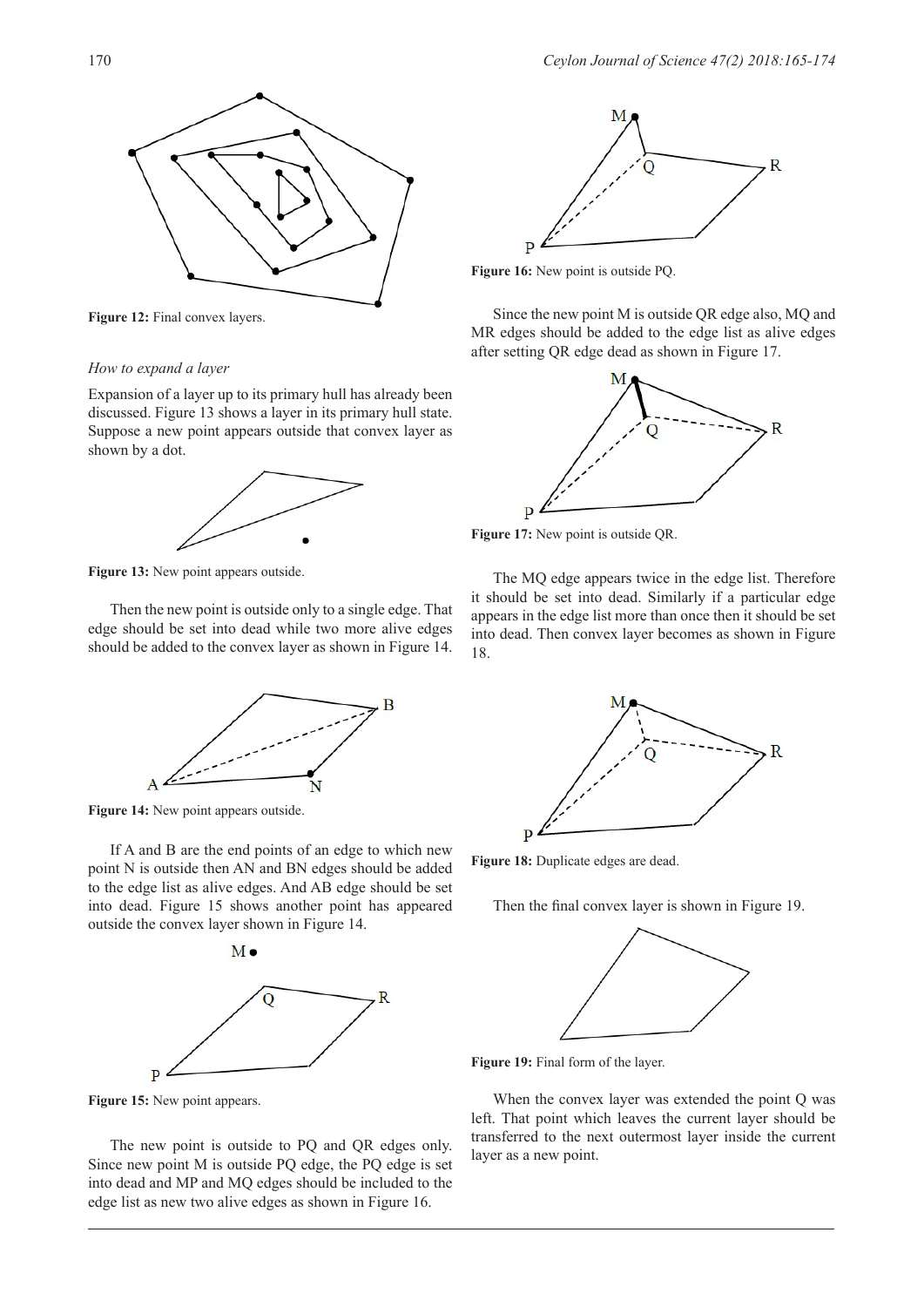# **Deletion of a point**

The algorithm should be compatible with both insertions and deletions of points. So far how to handle the insertion was discussed. In this section the mechanism used to handle deletion of points is discussed.



**Figure 20:** Deletion of a point.

Suppose the point circled in Figure 20 is necessary to be deleted. Then the corresponding layer should be set into dead first. Then the points in the deleted layer except the deleted point should be transferred to the adjacent inner layer of the deleted layer as new points. After setting the corresponding layer dead the set of layers looks like as in Figure 21.



Figure 21: Deletion of a point.

Now the problem was reduced to point insertion. Except the point deleted, other points should be transferred as new points to the adjacent inner layer of the deleted layer. Henceforth the same mechanism used to insert points should be used.

Note that when inserting points to layers, collinear points and coincident points were inserted in separate layers. That was done to make the algorithm compatible with deletion. Suppose there is a set of coincident points. If it was deleted once, only the point in the largest layer is affected. Other coincident points remain as they are. When the inserting points are collinear with an edge of an existing layer, they are always transferred to adjacent inner layer. This process makes the deletion task easier.

#### **Detailed explanation of the pseudo code**

This section describes the pseudo code of the proposed algorithm. Only data structure used here is array.

#### *Global variables*

The variable *ml* stores the maximum possible number of convex layers. And each layer consists of a set of edges. The variable *me* stores the maximum possible number of edges in a particular layer. The variables *x* and *y* are used to store the coordinates of the new point to be inserted or deleted.

The two dimensional arrays *sx* and *sy* are used to store the coordinates of the starting points of the edges of the layers. And the two dimensional arrays *ex* and *ey* are used store the coordinates of the ending points of the edges of the layers. That means *(sx[i][j], sy[i][j])* stores the coordinates of the starting point of the  $j^{\text{th}}$  edge of  $i^{\text{th}}$  layer while  $(ex[i]]$ *[j], ey[i][j])* stores the coordinates of the ending point of the same edge.

The array *edges* is used to store the number of edges in a particular layer. That means *edges[i]* stores the number of edges (both dead and alive) in the *i*<sup>th</sup> layer. The variable *layers* stores the number of layers.

The variable *extended* can get two values: zero or one. Once a new point appears in the space as an insertion, the variable *extended* is initially set into zero. After finishing the processing of the new point, the variable *extended* is set into one.

The array *distinct* is used to store the number of distinct points in each layer. That means *distinct[i]* stores the number of distinct points in *i*<sup>th</sup> layer.

The two dimensional array *e\_dead* is used to store the state (dead or alive) of an edge. That means *e* dead[i]  $[j] = 0$  implies that the *j*<sup>th</sup> edge of *i*<sup>th</sup> layer is alive. Futher *e* dead[i][j] = 1 implies that the same edge is dead. The variable *l* dead is used to store the state (dead or alive) of a layer. That means  $l$  *dead*[i] = 0 implies that the  $i<sup>th</sup>$  layer is alive. Futher  $l$  *dead[i]* = 1 implies that the same layer is dead.

# *The function 'setLayers'*

This function is used to decide whether the new point is an insertion or a deletion. The function takes a Boolean variable *ins* as the parameter. If variable *ins* is one then it is an insertion and the function *insLayers* is invoked. If the variable *ins* is zero then it is a deletion and the function *delLayers* is invoked.

## *The function 'insLayers'*

This function finds the largest possible layer so that the new point exists outside it. The variable *layer* is initially zero. That means it initially stores the index of the outermost layer. Then inside the while loop, the variable *layer* is incremented one by one. That means it moves from outermost layer to innermost layer invoking the function *makeHull* until the variable *extended* becomes one. Note that the variable *extended* is initially zero.

### *The function 'makeHull'*

This function takes the index of a particular layer as the parameter. And first it checks whether the given layer is dead or alive. If the layer is dead then it invokes the function *makeHull* considering the adjacent inner layer. If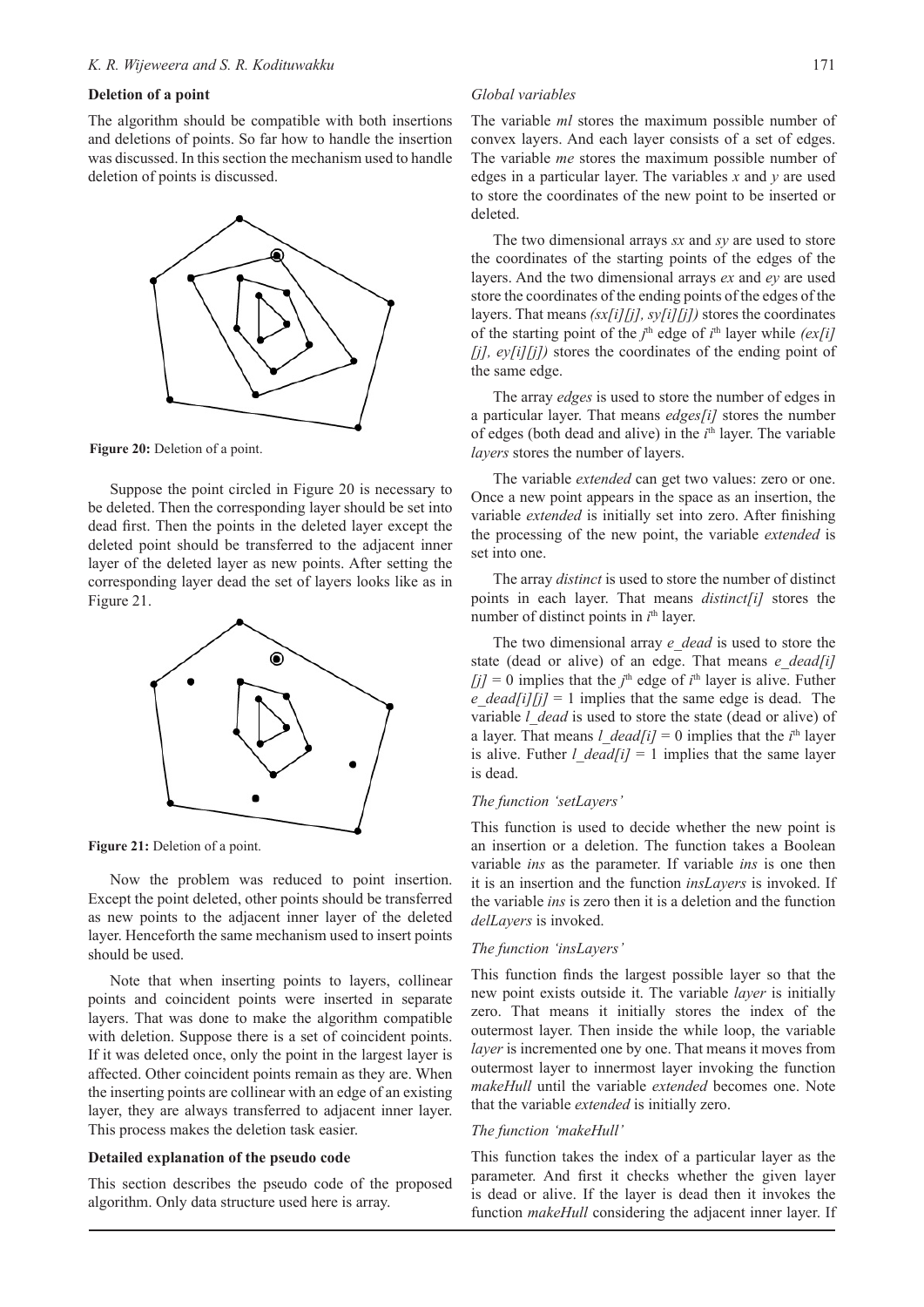the given layer is alive then there are two possibilities: the layer has reached primary hull state or not. If the number of edges in the given layer is less than three then it has not yet reached primary hull state. Therefore, function *makePHull* should be invoked. If the given layer has already reached the primary hull state then the function *makeSHull* should be invoked.

# *The function 'makePHull'*

This function has two main purposes. First purpose is to create new layers and develop them up to primary hull state. The second purpose is to transfer the new point to adjacent inner layer through function *makeHull* if the new point is not suitable for the current layer. The proposed algorithm does not keep coincident points or collinear points in a layer. Always if the new point is collinear or coincident with the existing points of the layer then the new point is transferred to the adjacent inner layer. This is useful when handling deletions.

The function *makePHull* takes the index of the layer (*h*) as the parameter. If a layer with that index (*h*) does not exist then it should be created. The creation of new layers is done only within this function.

The array element *distinct[h]* stores the number of distinct points in the layer. If the value of this array element is zero then it means that no such layer exists with index *h*. Therefore, the layer is created and the variable *layers* which stores the number of layers is incremented by one. The coordinates of the new point is assigned to the starting point of the 0<sup>th</sup> edge of the layer. The variable *extended* is set to one since the processing of the new point is over.

If the array element *distinct[h]* is one then that means there already exists a layer with index *h* with only one point. If the new point does not coincide with the existing point of the layer then the coordinates of the new point should be assigned to the ending point of the  $0<sup>th</sup>$  edge of the layer. If the new point coincides with the existing point of the layer then the new point should be transferred to the adjacent inner layer using function *makeHull*.

Once the layer is a line segment then the new point can be either collinear or non-collinear with the line segment. The discrete version of Green's Theorem (Green, 1991) can be used to test this. In collinear situation, the new point can be on the line segment or outside the line segment. When the new point is on the line segment, the current layer is not extended and the new point is transferred to the adjacent inner layer using function *makeHull*. When the new point is outside the line segment, the current layer is expanded and one of the end points needs to be transferred to the adjacent inner layer. Note that the implementation should handle indeterminate case where line segment is parallel to the y-axis.

Arrival of non-collinear new point when the layer is a line segment forms a triangle. Therefore two more alive edges should be added to the list of edges of the layer.

# *The function 'makeSHull'*

This function is invoked to consider a new point for insertion to a layer which has already reached the primary

hull state. The function takes the index (*h*) of considering layer as a parameter. The variables *xc* and *yc* are computed such that *(xc/3, yc/3)* is the centroid of the primary hull.

Using a *for* loop, each edge of the existing layer is accessed. If an edge is not dead then it should be checked whether the new point and centroid of the primary hull are in the same side of the edge or two sides of the edge. In order to do that, variables *txy* and *nxy* are computed using the area of a triangle. The variable *txy* is computed using the edge and the new point. The variable *nxy* is computed using the edge and the centroid of the primary hull. The expression was multiplied by three in computing the variable *nxy* in order to avoid the division operator. Avoidance of the division operator keeps the computation fast and accurate.

If the new point is outside the edge then the expression *txy \* nxy* is less than zero. Therefore the edge is set into dead and two alive edges joining the new point and each end point of the deleted edge are inserted to the list of edges of the layer.

Then pair of edges which coincide with each other in the list of edges of the layer should be set into dead. One of the end points of these coincident edge pair belongs to dead edges. Therefore that end point is a point which is left by the expanding layer. That end point should be transferred to the adjacent inner layer.

# *The function 'delLayers'*

This function is used to delete a point from the set of points and rearrange the convex layers for the existing set of points. First the point to be deleted should be found. Therefore, using a *for* loop, each alive layers are accessed. In each layer, each alive edge should be accessed using another *for* loop. If the point to be deleted found in an end point of an edge then the layer which belongs that edge should be set into dead first. Then the variable *found* is set to one (Initially the variable *found* is zero) and go to line *L1*. If the variable *found* is still zero that means no such point could be found, therefore no deletion will occur.

After setting dead the entire layer in which point needs to be deleted existed, all the other points except the deleted point should be transferred to the adjacent inner layer of the dead layer. This is done by invoking the function *makeHull*.

# **RESULTS AND DISCUSSION**

The time complexity and the space complexity of the proposed algorithm are discussed at the beginning.

Suppose that there are n points on the plane. The convex layers of the set of points have already been found and suppose that there are k convex layers. The convex layers should be modified upon insertion or deletion of a point from the set of points. The time complexity and the space complexity for an insertion and a deletion should be computed.

Let's consider an insertion of a point first. Each layer contains n/k average number of points. The worst case occurs when the new point appears outside all the layers since then all the layers require modifications. Suppose a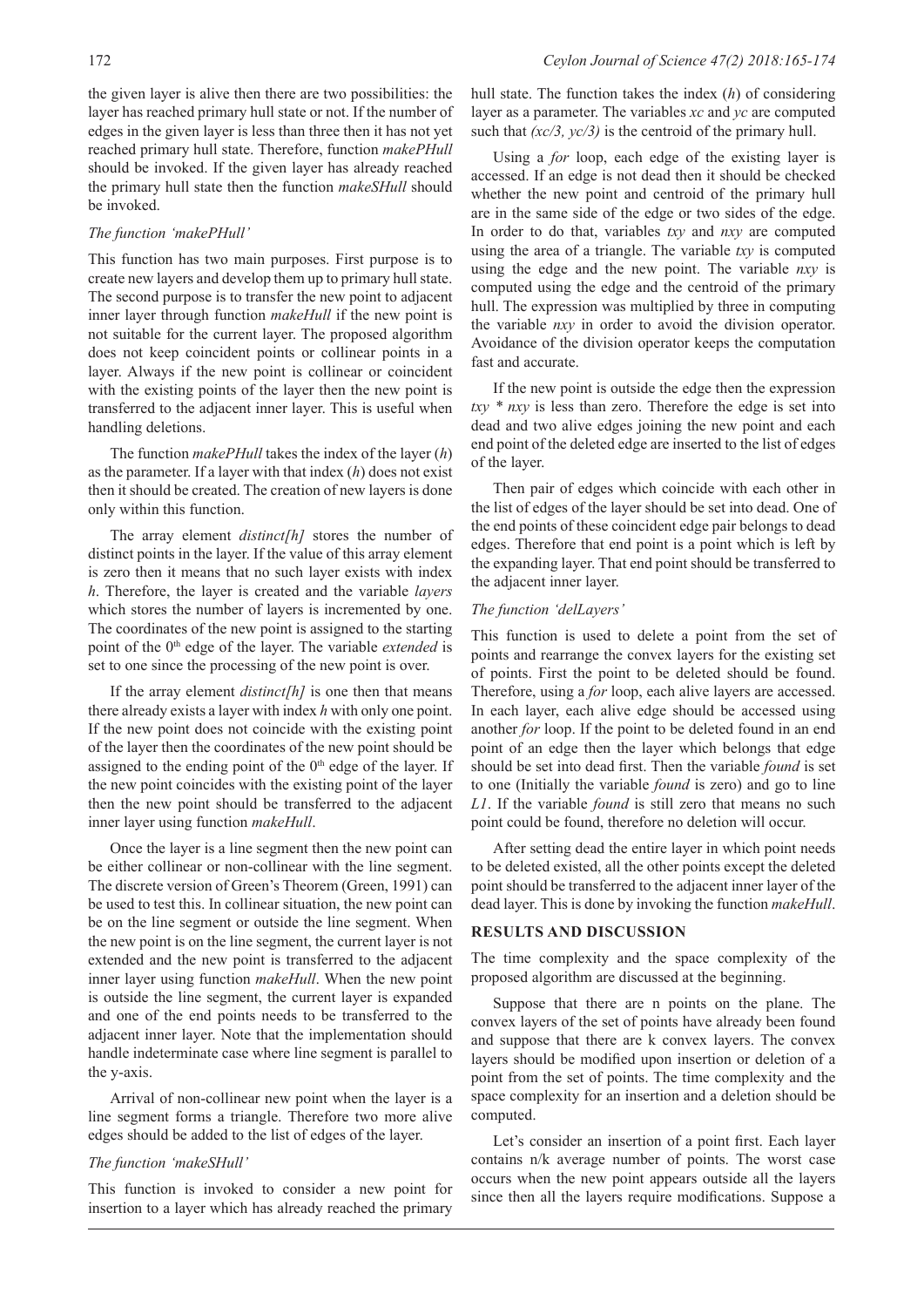point should be transferred to a layer. It takes O (n/k) time to search and set dead the existing edges of the layer in the worst case. Further, It takes  $O[(n/k)^2]$  time to detect duplicate edges in the edge list. Altogether, it takes O (n/k) + O  $[(n/k)^2]$  = O  $[(n/k)^2]$  transfer a single point to a layer. A layer receives O (n/k) points in the worst case. Therefore, it takes O  $[(n/k)^2]$  \* O  $(n/k) = O [(n/k)^3]$  time to transfer points from the outer layer to the current layer. Since there are k layers, it takes O  $[(n/k)^3] * O (k) = O (n^3/k^2)$  time to insert a point in the worst case.

Let's consider a deletion of a point. The worst case occurs when a point on the outermost layer is deleted since then all the other layers require modifications. All the points except the point to be deleted should be transferred to inner layers. Thus the deletion problem becomes an insertion problem. Therefore, it takes  $O(n^3/k^2)$  time to delete a point in the worst case.

O (n/k) number of new edges should be added to the edge list in order to transfer a single point to a layer. A layer receives O (n/k) number of points in the worst case. Therefore, it takes additional O  $(n/k) * O (n/k) = O (n^2/k^2)$ space to process a layer. Since there are k layers, it takes O  $(n^2/k^2) * O (k) = O (n^2/k)$  space to insert or delete a point in the worst case.

A single point can be inserted or deleted in O  $(n^3)$  $(k<sup>2</sup>)$  time using the proposed algorithm as shown above. Therefore, the algorithm takes  $n * O(n^3/k^2) = O(n^4/k^2)$  time to compute the convex layers in the dynamic context.

The proposed algorithm takes  $O(n^3/k^2)$  time in order to perform an insertion or a deletion of a point. The optimal time complexity of a static convex layers algorithm is O (n log n) (Chazelle, 1985). Suppose that an optimal static convex layers algorithm is used in handle an insertion or a deletion. Then the set of convex layers should be reconstructed from the scratch which takes O (n log n) time. If  $k > n / \text{SQRT}$  (log n) then n log  $n > n^3/k^2$ . That means if the number of convex layers is larger than n / SQRT (log n) then the proposed algorithm is faster than using an optimal static convex layers algorithm for an inclusion or a deletion of a point. The dynamic convex layers algorithm invented by Sanjib and Niraj can handle an inclusion or a deletion of a point in O (n) time (Sadhu *et al.*, 2015). It is clear that the number of convex layers of a set of points is always less than or equal to the number of points. Therefore, the Sanjib and Niraj algorithm is faster than the proposed algorithm for single point insertion or deletion.

The proposed algorithm takes  $O(n^4/k^2)$  time to compute the convex layers in the dynamic context. An optimal static convex layers algorithm takes O (n log n) time for an insertion or a deletion of a point (Chazelle, 1985). Therefore, an optimal convex layers algorithm takes n \* O  $(n \log n) = O(n^2 \log n)$  time in the dynamic context. If k  $>$  n / SQRT (log n) then  $n^2$  log n  $>$   $n^4/k^2$ . That means if the number of convex layers is larger than n / SQRT (log n) then the proposed algorithm is faster than using an optimal static convex layers algorithm in the dynamic context. The algorithm proposed by Sanjib and Niraj (Sadhu *et al.*, 2015) computes the convex layers in the dynamic context in  $O(n^2)$  time. It is clear that the number of convex layers

In general, the proposed algorithm is slower than Sanjib Niraj algorithm as shown above. However, let's consider the performance of the proposed algorithm on following scenario that widely occurs in practice (O'Rourke, 1997). Suppose the set of convex layers have already been found for a given set of n points. Further, suppose that the layers are close to each other and new points are expected to fall within the region bounded by the outermost layer. In this kind of a situation, the new point is closer to one of the layers. That means only few points should be transferred to inner layers and the time taken by it is negligible. The worst case occurs when new point falls inside the innermost layer. Then all the layers should be searched and it takes O (n) time. The worst case of deletion of a point occurs when a point on the innermost layer should be deleted. It also takes O (n) time to search all layers until point to be deleted is found. Furthermore, it is obvious that the additional memory consumption for this kind of a situation is O (1). Therefore, the proposed algorithm achieves minimum possible time complexity and space complexity for this scenario.

Let's consider the scenario mentioned in the paragraph above for an optimal static convex layers algorithm. The set of convex layers should be constructed from the scratch upon an insertion or a deletion of a point. Therefore, it takes O (n log n) time and O (n) space as discussed above. Therefore, the proposed algorithm is better than using an optimal static convex layers algorithm both in time and space for the widely used scenario. Furthermore, the proposed algorithm achieves the same time complexity of the Sanjib Niraj algorithm for the widely used scenario discussed above.

Sanjib Niraj algorithm is the one and only dynamic convex layers algorithm available in literature. It has three major drawbacks. The algorithm assumes that the set of points does not contain any collinear points. But in practice, set of points contains collinear points (O'Rourke, 1997). The authors proposed a theoretical algorithm without providing a corresponding computer implementation. Therefore, a computer implementation to the algorithm is not available in literature. The algorithm uses the notion of tangent to extend a convex layer. The notion of tangent is not available in higher dimensions. Therefore the algorithm cannot be extended to higher dimensions.

The proposed algorithm is compatible with set of points with coincident points and collinear points. A computer implementation to the proposed algorithm is also provided. Furthermore, the concept of extending a convex layer has already been extended by the authors in their work on an incremental convex hull algorithm in three dimensions (Wijeweera *et al.*, 2018).

#### **CONCLUSION**

An algorithm to maintain convex layers for a dynamic set of points was proposed in this paper. The algorithm takes O  $(n^3/k^2)$  time and O  $(n^2/k)$  space to insert or delete a point.